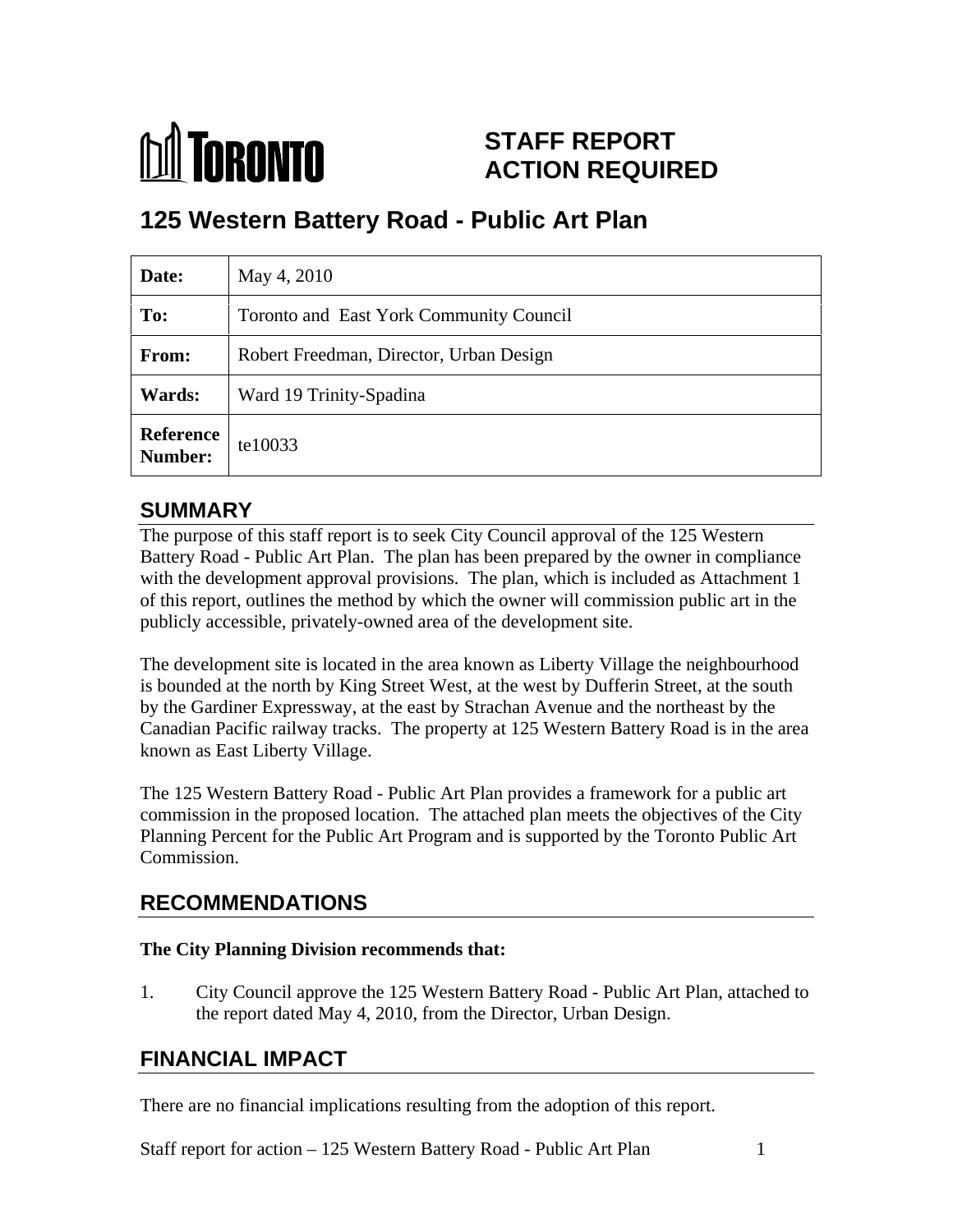#### **DECISION HISTORY**

In accordance with the August 1, 2, 3 and 4, 2000 City Council approved an Official Plan Amendment and Rezoning and Draft Plan of Subdivision the site referred to as Block 6 (125 Western Battery Road). The subsequent Section 37 Agreement, dated August 1, 2000, a public art commitment was secured for this site. As outlined in the public art provisions, the owner has options to commission public art on or off site.

The applicant has chosen the option to commission on-site public art. The owner is required to produce a public art plan for review by City Planning staff and its advisory panel, the Toronto Public Art Commission. Initial meetings were held with the owner team and urban design staff to discuss public art site potentials. On April  $27<sup>th</sup>$ , 2010, the , 2010, the owner representatives made a presentation to the Toronto Public Art Commission at which time a recommendation was made for the approval of the 125 Western Battery Road - Public Art Plan.

## **ISSUE BACKGROUND**

The owner and City Planning staff met to discuss the public art process and to identify the public art site potentials. The attached public art plan outlines the artist selection process. There will be a jury comprised of a majority of art experts, two owner representatives and a ward representative. The public art plan also identifies four artists who have been invited to compete on this project.

The art budget identified in the public art plan is based on a preliminary estimate that will be confirmed in a process as outlined in the Section 37 Agreement.

The 125 Western Battery Road - Public project, the team and introduces the background to the public art provisions.

for this on-site program, with a primary open plaza area in the southeast corner bends. The secondary site which will be explored (pending budget allocations) on the first floor glazing on the south and most westerly end of the building.